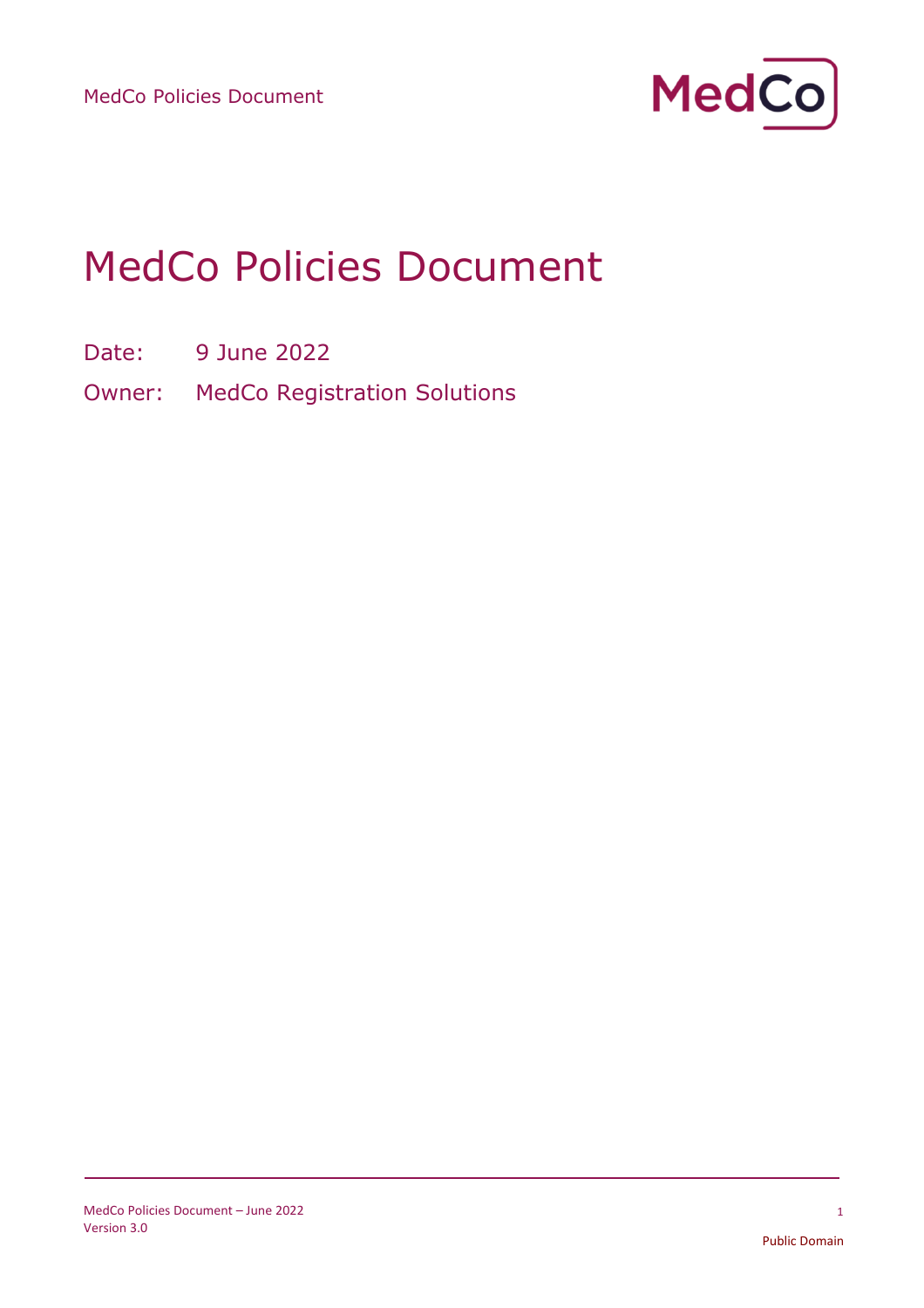

## MedCo Policies Document

MedCo's Articles of Association permit MedCo to:

"do all such other things as are incidental or conducive to the attainment of the [Company's] *objects or any of them."*

MedCo operates in accordance with policy decisions made by the government. In order to deliver against the government's policy objectives MedCo has made its own policy decisions to ensure the efficient operation of MedCo and to improve the quality of medico-legal reporting.

This policy document sets out those policies that have been made to date and will be kept under review and updated as necessary. All Medical Reporting Organisations (MROs), Direct Medical Experts (DME), Authorised Users (AU) and Indirect Medical Experts (IME) should familiarise themselves with MedCo's policies.

## **Contents**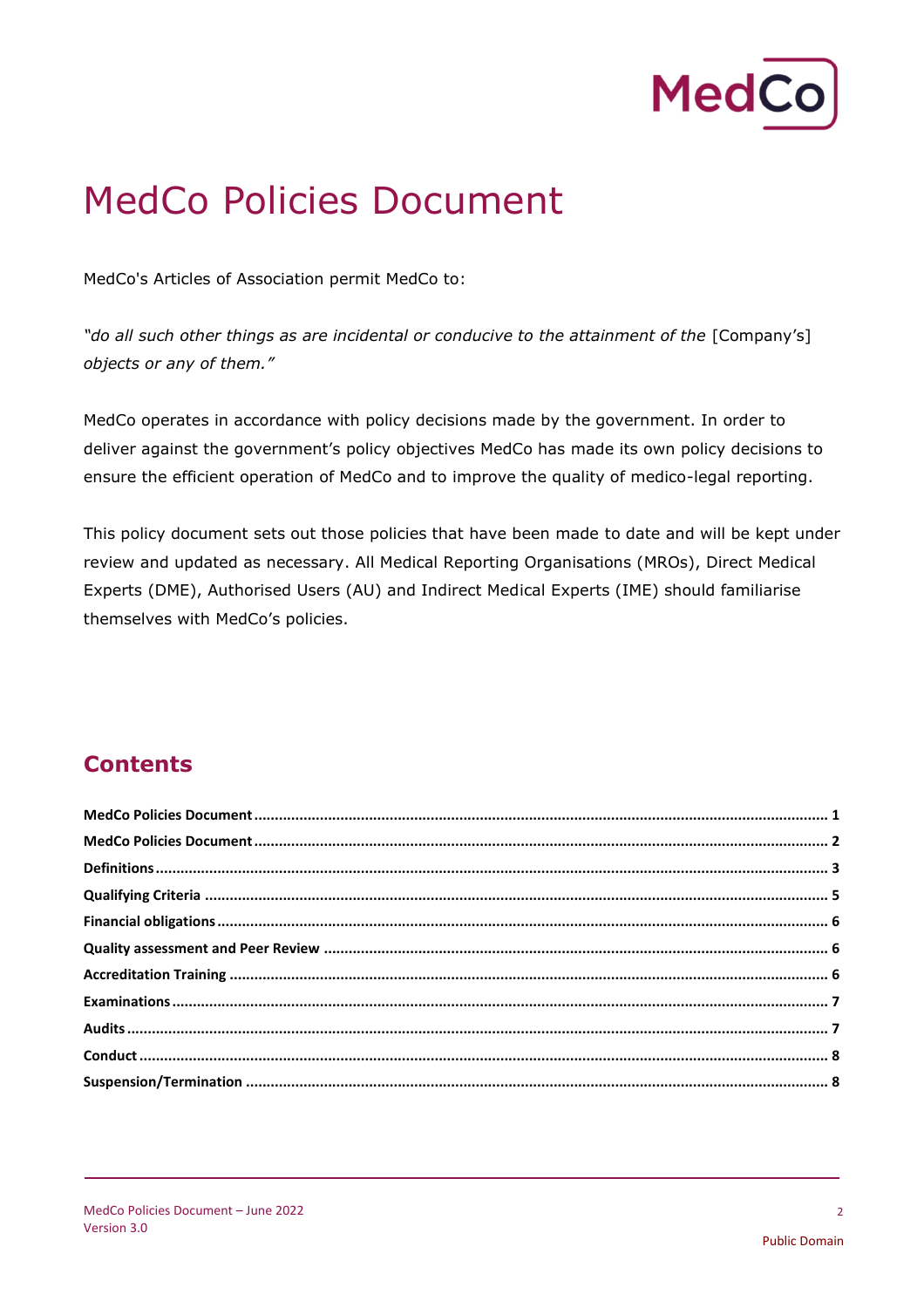

## Definitions

| ''Accreditation<br><b>Training"</b> | means the training MedCo requires an Expert to<br>undertake to attain the status of being accredited by<br>MedCo and which can only be maintained by completing<br>further training as and when required by MedCo. This<br>includes, but not limited to, Continuous Professional<br>Development (CPD) training;                                                                                                                                                                                                                                     |
|-------------------------------------|-----------------------------------------------------------------------------------------------------------------------------------------------------------------------------------------------------------------------------------------------------------------------------------------------------------------------------------------------------------------------------------------------------------------------------------------------------------------------------------------------------------------------------------------------------|
| "Authorised User"                   | a third party authorised by MedCo to access and use the<br>Database and obtain and use the Database Data to carry<br>out searches on the Database;                                                                                                                                                                                                                                                                                                                                                                                                  |
| "Case Data"                         | the data items added to the Database by the MRO or DME<br>after completing a medico-legal report as more<br>particularly detailed in the MedCo Data Validation Rules;                                                                                                                                                                                                                                                                                                                                                                               |
| "Charges"                           | as set out in the MedCo charging policy which can be<br>found on the MedCo website: www.medco.org.uk;                                                                                                                                                                                                                                                                                                                                                                                                                                               |
| "Civil Procedure Rules"             | means the rules of court governing the practice and<br>procedure to be followed in civil litigation proceedings in<br>England and Wales as established by the Civil Procedure<br>Act 1997 and updated periodically by the Civil Procedure<br>Rule Committee. For the purposes of this Agreement, any<br>reference to the Civil Procedure Rules incorporates<br>reference to the relevant Practice Directions and pre-<br>action protocols relating to pre-issue conduct, as made<br>and approved from time to time by the Head of Civil<br>Justice; |
| "Core Functions"                    | means the core functions of a MRO which are considered<br>as a minimum to be those covered by QC 1.1, 1.8, 1.10<br>(Responsible Officer only), 1.13, 1.16 and 2.2 as outlined<br>in the guidance to the MoJ QC;                                                                                                                                                                                                                                                                                                                                     |
| "Database"                          | as defined in the User Agreement;                                                                                                                                                                                                                                                                                                                                                                                                                                                                                                                   |
| "Database Data"                     | the Expert Data and Case Data provided by MROs and<br>Experts and other data as determined by MedCo from<br>time to time;                                                                                                                                                                                                                                                                                                                                                                                                                           |
| "Direct Medical Expert"             | as defined in the User Agreement;                                                                                                                                                                                                                                                                                                                                                                                                                                                                                                                   |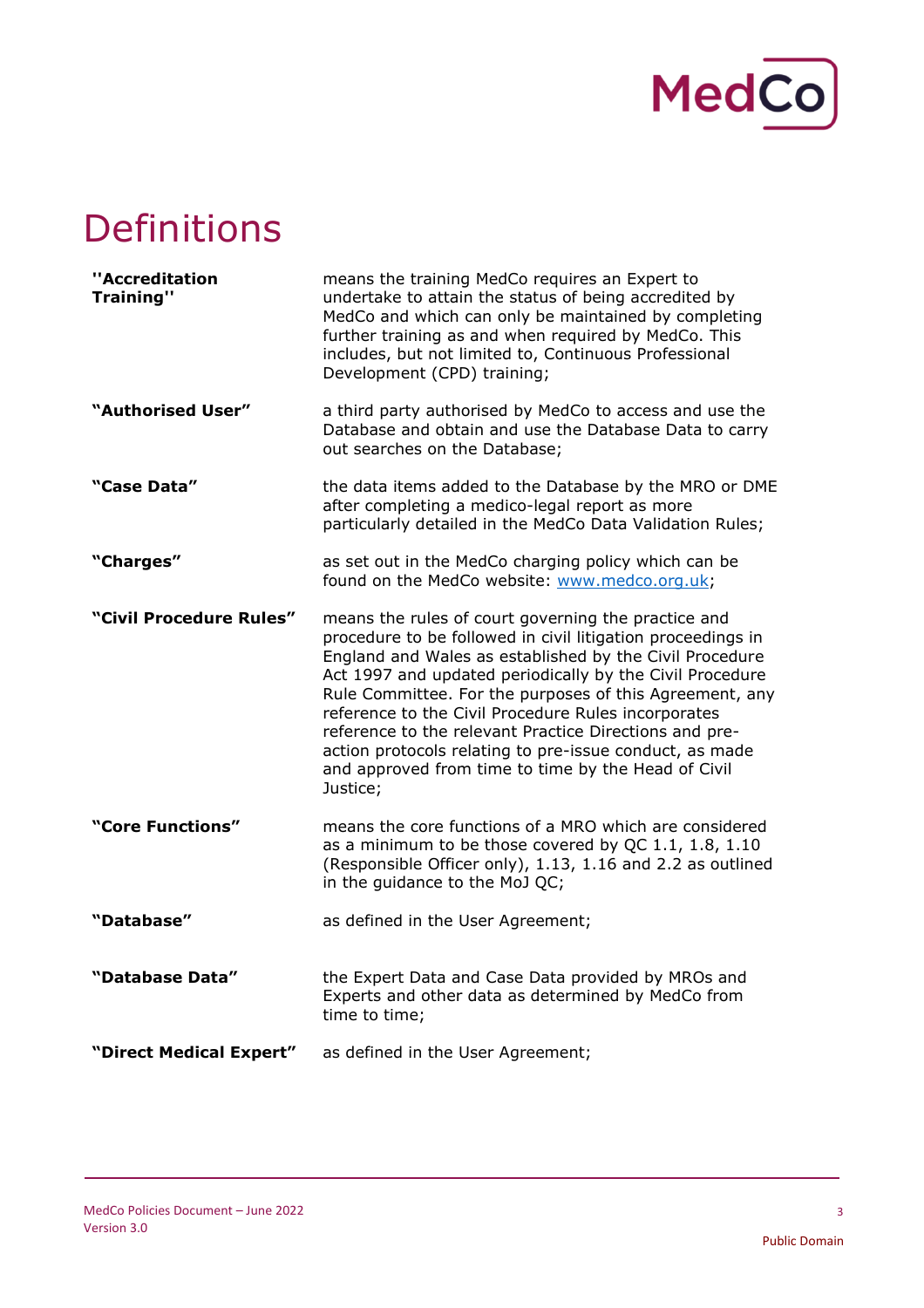

| "Ethics Policy"                      | the MedCo Ethics Policy attached as a schedule the User<br>Agreement as amended from time to time by MedCo;                                                                                                                                                                                                                                 |
|--------------------------------------|---------------------------------------------------------------------------------------------------------------------------------------------------------------------------------------------------------------------------------------------------------------------------------------------------------------------------------------------|
| "Expert Data"                        | means the full name, contact details and GMC number (or<br>equivalent) / HCPC number of medical experts within the<br>MedCo Database;                                                                                                                                                                                                       |
| "Experts"                            | means IMES and/or DMEs;                                                                                                                                                                                                                                                                                                                     |
| "Indirect Medical<br><b>Expert"</b>  | means a medical expert who will only accept instructions<br>to complete a relevant medico-legal report from an MRO<br>and will not provide a report on direct instruction;                                                                                                                                                                  |
| "MedCo Data Validation<br>Rules"     | the document containing the Rules for the supply of Data<br>set out at www.medco.org.uk (as amended by MedCo<br>from time to time);                                                                                                                                                                                                         |
| "MedCo Rules"                        | rules made by the MedCo Board from time to time and<br>notified to the User on reasonable notice in accordance<br>with their powers as defined by the MedCo Articles of<br>Association;                                                                                                                                                     |
| "MedCo Sourced<br>Report"            | a medical report required to be sourced via MedCo in<br>accordance with any Civil Procedure Rules;                                                                                                                                                                                                                                          |
| "Medical Reporting<br>Organisations" | a Medical Reporting Organisation that meets the<br>definition of an MRO and the other minimum qualifying<br>criteria as outlined in the "Qualifying Criteria for Medical<br>Reporting Organisations" document published by the<br>Ministry of Justice ("MoJ") on www.medco.org.uk (or as<br>otherwise stipulated by MoJ from time to time); |
| "Peer Review"                        | means a peer review assessment, by a panel of medical<br>experts appointed by MedCo, of the Expert's medico-legal<br>reports;                                                                                                                                                                                                               |
| "Practicing Addresses"               | the addresses an Expert regularly practices from and has<br>notified to MedCo;                                                                                                                                                                                                                                                              |
| "Qualifying Criteria"                | the criteria set by the MoJ (as amended from time to<br>time);                                                                                                                                                                                                                                                                              |
| "Service Level<br>Standards"         | are the standards prescribed by MedCo (as amended<br>from time to time) that Users are expected to meet;                                                                                                                                                                                                                                    |
| "User"                               | includes AUs, MROs, Experts and/or any third party<br>granted access to the Database by MedCo (as relevant);<br>and                                                                                                                                                                                                                         |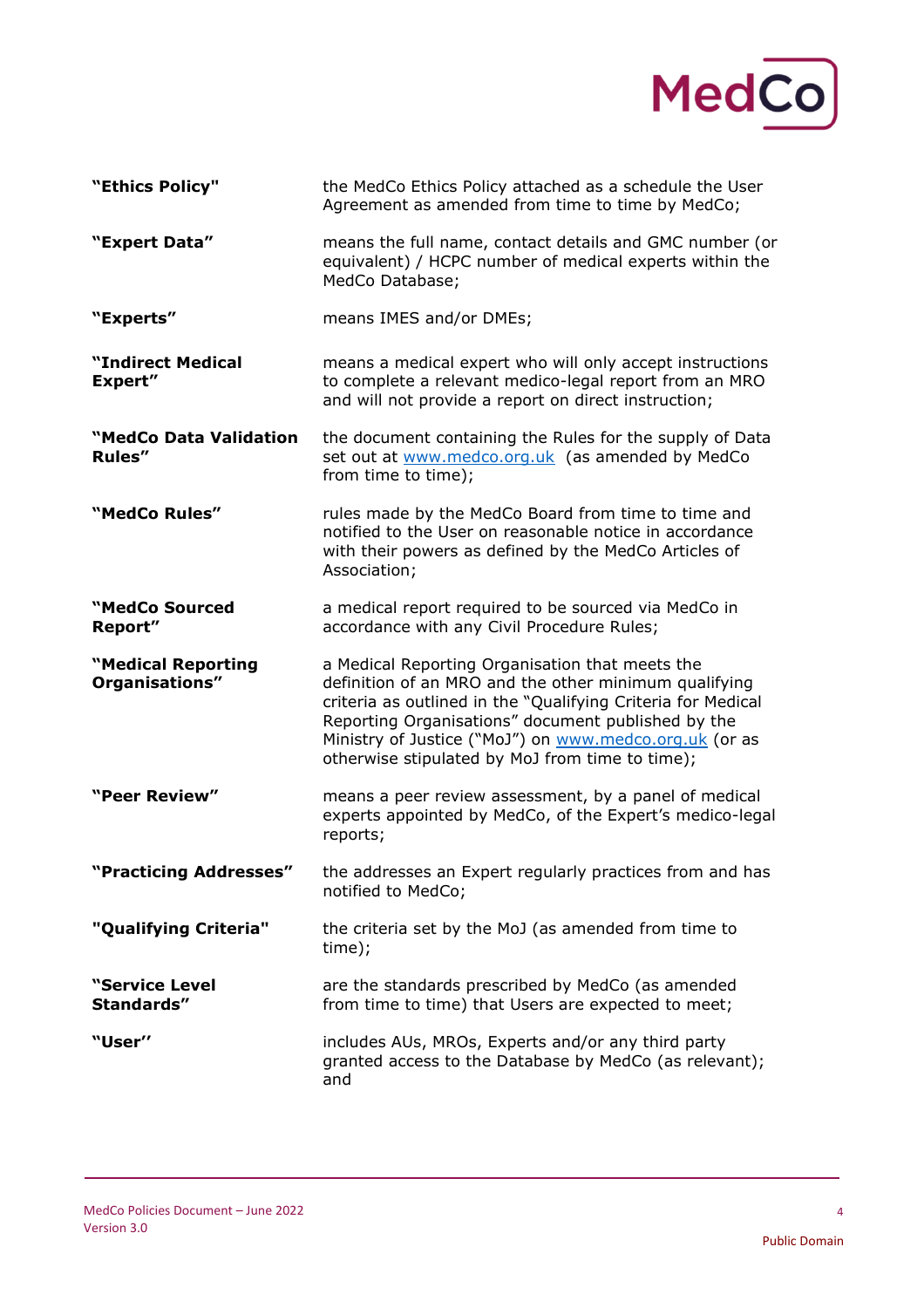

**"User Agreement''** the agreement between MedCo and a User setting out the parties' respective obligations. The agreements, as amended from time to time, can be found on the MedCo website: [www.medco.org.uk.](http://www.medco.org.uk/)

## Qualifying Criteria

- 1. MedCo will determine how the Qualifying Criteria ('QC') are to be applied and specifically which parts are to be considered the Core Functions which will be taken into account in its decisions related to overall levels of compliance with the QC.
- 2. Should any of the Core Functions not be met either in part or whole then it will be determined that the QC have not been complied with.
- 3. MedCo considers the individual criteria in the QC to be part of an overlapping, coherent and consistent whole, such that it is not appropriate for each individual QC to be assessed in isolation from the others. As a consequence, the wording of each QC will be interpreted in light of the wording used in each of the other QC. For instance, 1.8 (Ethical Policy) makes no explicit reference to Users operating in a way "contradictory to the Government's stated policy objectives", but as this phrase is used in 1.1 (Definition of a MRO) MedCo considers it to be implicitly in the scope of the Ethics Policy.
- 4. When evaluating compliance with any one QC, unless explicitly stated otherwise, MedCo will normally consider evidence from the previous two years and forward projections up to 12 months. If a MRO commenced trading within two years, the start point will be from its date of commencement of trading as a MRO but only in respect of Table 1 of the QC.
- 5. It is possible that a User may fail to meet one or more numerical targets specified directly in the QC or by MedCo. Therefore, when assessing compliance with any numerical targets specified directly in the QC or by MedCo, MedCo will apply a tolerance range of 10% to any of the stated targets to determine whether it was achieved or not, provided that the total number of numerical targets met by the User use of the tolerance level is required on no more than 2 occasions per audit. For example, each minimum service level (e.g. overall case lifecycle) would count as one occasion as would each numerical target mentioned in any individual QC (e.g. 250 accredited Experts).
- 6. An applicant seeking to register with MedCo will not pass a new registration audit if it only intends to start designing and developing its processes once it has been set to 'live' status.
- 7. MedCo may apply a tolerance limit to the requirements for non-numerical evidence in respect of part of any one QC provided that in all other respects the User meets all the other applicable QC. The circumstances where MedCo may consider applying a tolerance level are where a User:
	- a. lacks all the required evidence to demonstrate that it meets one particular QC; or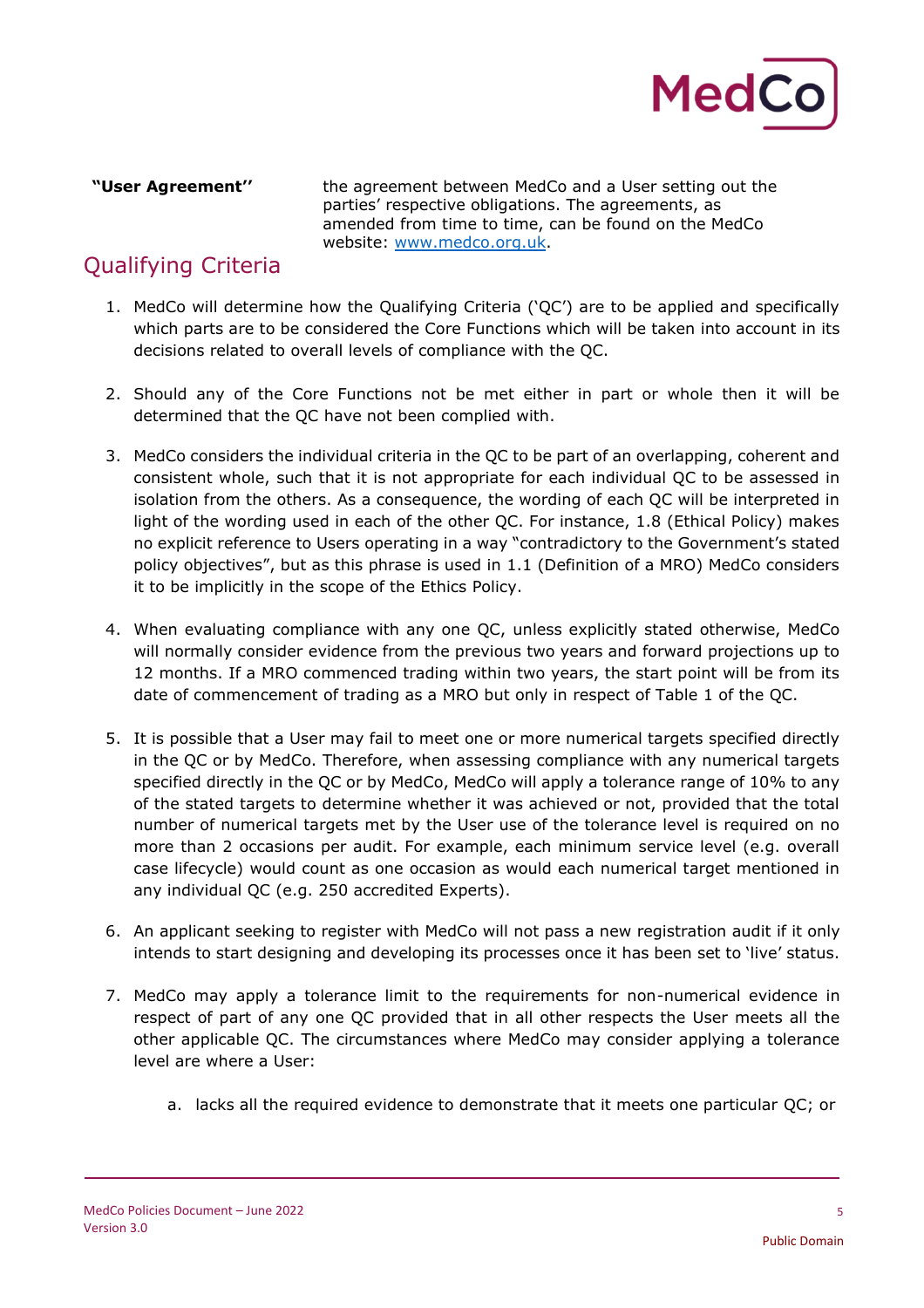

b. is unable to provide the requisite evidence for valid reasons that were not taken into account in the QC.

#### Financial obligations

- 8. MedCo does not consider that money deposited in solicitors' client accounts complies with the QC requirement 1.4 in table 1 of the QC.
- 9. Where an MRO withdraws from MedCo, ceases to trade or moves its bond to another provider, it must ensure that a minimum 18-month run-off period is in place, such that no Expert is disadvantaged by the MRO's decision to exit MedCo or change bond provider.
- 10. MedCo interprets the words failure of an MRO widely and so as to mean any failure leading to an inability to meet its debts.
- 11.All Charges paid by Users to MedCo are non-refundable.
- 12. If a User has been suspended for failing to pay any Charges, MedCo may write to the User giving them 28 days' notice of MedCo's intention to terminate their User Agreement.
- 13. If a User fails to pay the annual Charges on the date specified by MedCo but subsequently pays the annual Charges prior to termination, the payment shall run from the date when the annual Charges fell due and shall not run 12 months from the date paid. This shall apply even if the User is suspended on the date the annual Charges are due.

#### Quality assessment and Peer Review

- 14. MedCo will keep the quality of Experts' reports under review, such review will include: issues of conduct, via assessment ("Quality Assessment") of the Case Data provided by the Expert and where appropriate by considering anonymised copies of medical reports; or conducting Peer Review in order to establish and ensure that the quality of the medical reports is of the highest quality.
- 15. Peer Review and Quality Assessment will be arranged through the Expert Audit and Peer Review (EAPR) sub-committee. MedCo may conclude that reports are not of an appropriate quality and can take action if required in the circumstances in accordance with the User Agreement.

### Accreditation Training

16. Experts must complete the Accreditation Training within 9 months of MedCo notifying the Expert that they have approval to undertake the Accreditation Training.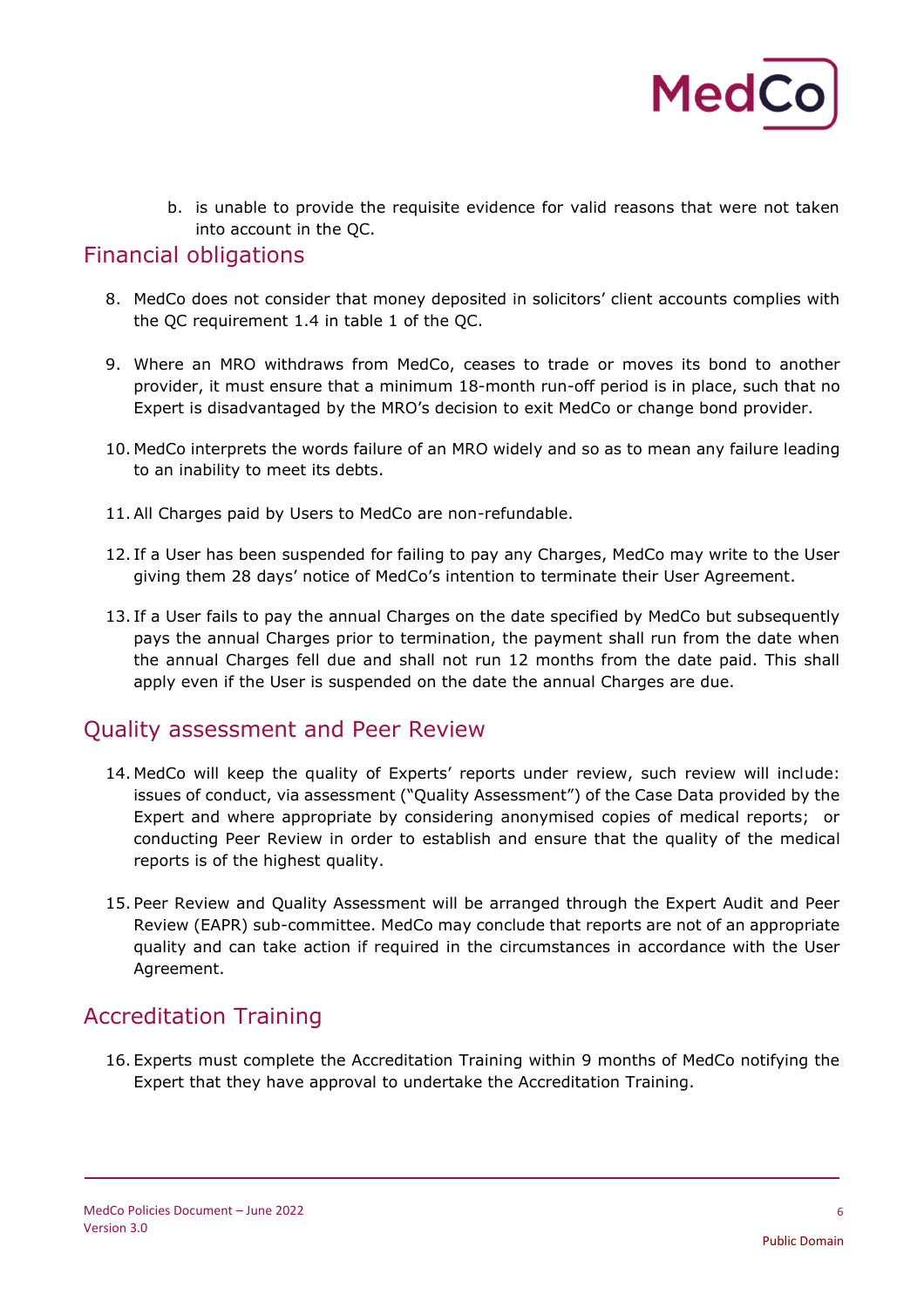

- 17. MedCo will stipulate on an annual basis the number of hours of CPD training that an Expert must complete in the following year in order to satisfy the Accreditation Training requirements.
- 18. The MedCo CPD year will run from 1 June to 31 May. If an Expert fails to complete the required number of hours of CPD training within the CPD year they will have to complete the outstanding CPD training within 6 months of the previous CPD year ending. An Expert who fails to complete the CPD training within that time period will have failed to maintain their Accreditation Training.

#### Examinations

19. Experts must carry out a medical examination for a MedCo Sourced Report at a Practicing Address deemed to be used regularly. The expectation is that a Practicing Address will usually be used at least once quarterly for it to be considered "regular" use. However, it will depend on the number of examinations that are carried out annually and the location of the Practicing Address. By way of example, an urban based expert, doing over 1,000 reports annually, will need to use the Practicing Address more frequently than quarterly, if it is to be deemed regular use. Whereas quarterly may be appropriate for an expert doing a hundred or so reports annually in a rural location*.* 

#### Audits

- 20.An MRO will have a pre-registration audit before it can be determined whether it will be eligible to become operational on the MedCo system as per the applicable audit guide.
- 21. MROs will be audited against compliance with the QC (as interpreted through the QC guidance), the User Agreement, Service Level Standards and MedCo Rules and for this purpose the MedCo Board has set up a sub-committee who arrange such audits.
- 22.AUs will be audited against compliance with the User Agreement and MedCo Rules and for this purpose the MedCo Board has set up a sub-committee who arrange such audits.
- 23. Experts will be audited against compliance with the User Agreement and MedCo Rules and for this purpose the MedCo Board has set up a sub-committee who arrange such audits.
- 24. MedCo will consider whether the information provided by the User in advance of an audit satisfies Medco's request for such information and that it is sufficient to undertake an audit. If MedCo determine that the information provided does not comply with the request, MedCo may decide to suspend or terminate the User dependent upon the extent of the failure.
- 25. When making its decisions, MedCo considers the extent to which a User that fails to meet one or more of their contractual obligations in part or whole can provide evidence of having fully addressed the applicable issues prior to the decision being made.